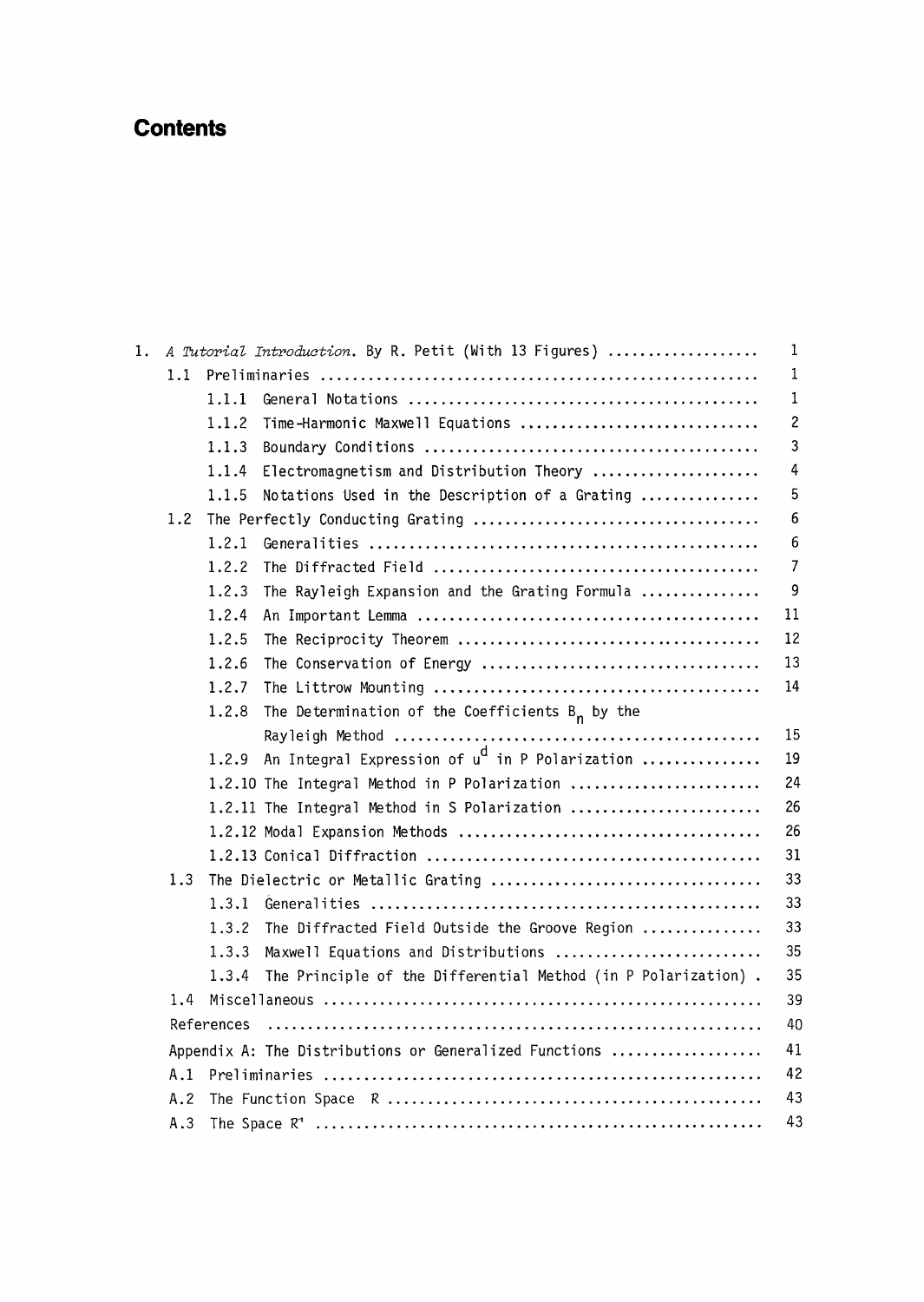|    |                                                                 | A.3.1                                                                 | 43                                                                                                                         |  |  |  |
|----|-----------------------------------------------------------------|-----------------------------------------------------------------------|----------------------------------------------------------------------------------------------------------------------------|--|--|--|
|    |                                                                 | A.3.2                                                                 | 43                                                                                                                         |  |  |  |
|    | A.4                                                             |                                                                       | 44                                                                                                                         |  |  |  |
|    | A.5                                                             | Expansion with Respect to the Basis                                   |                                                                                                                            |  |  |  |
|    |                                                                 |                                                                       | 47                                                                                                                         |  |  |  |
|    |                                                                 | A.5.1                                                                 | 47                                                                                                                         |  |  |  |
|    |                                                                 | A.5.2                                                                 | 48                                                                                                                         |  |  |  |
|    |                                                                 | A.5.3                                                                 | 49                                                                                                                         |  |  |  |
|    | A.6                                                             |                                                                       | 49                                                                                                                         |  |  |  |
|    |                                                                 | A.6.1<br>Memoranda on the Product of Convolution in $\mathcal{D}_1^1$ | 49                                                                                                                         |  |  |  |
|    |                                                                 | A.6.2                                                                 | 50                                                                                                                         |  |  |  |
| 2. |                                                                 | Some Mathematical Aspects of the Grating Theory. By M. Cadilhac       | 53                                                                                                                         |  |  |  |
|    | 2.1                                                             | Some Classical Properties of the Helmholtz Equation                   |                                                                                                                            |  |  |  |
|    | 2.2                                                             | The Radiation Condition for the Grating Problem                       |                                                                                                                            |  |  |  |
|    | 2.3                                                             |                                                                       |                                                                                                                            |  |  |  |
|    | 2.4                                                             |                                                                       |                                                                                                                            |  |  |  |
|    |                                                                 | Metallic Grating, with Infinite Conductivity<br>2.4.1                 |                                                                                                                            |  |  |  |
|    |                                                                 | 2.4.2                                                                 |                                                                                                                            |  |  |  |
|    | 2.5                                                             | 58                                                                    |                                                                                                                            |  |  |  |
|    | 2.6<br>Foundation of the Yasuura Improved Point-Matching Method |                                                                       | 59                                                                                                                         |  |  |  |
|    |                                                                 | 2.6.1<br>Definition of a Topological Basis                            |                                                                                                                            |  |  |  |
|    |                                                                 | 2.6.2<br>The System of Rayleigh Functions is a Topological Basis      | 60                                                                                                                         |  |  |  |
|    |                                                                 | 2.6.3<br>The Convergence of the Rayleigh Series; A Counterexample     | 61                                                                                                                         |  |  |  |
|    |                                                                 |                                                                       | 62                                                                                                                         |  |  |  |
| з. |                                                                 | Integral Methods. By D. Maystre (With 8 Figures)                      |                                                                                                                            |  |  |  |
|    | 3.1                                                             | Development of the Integral Method                                    |                                                                                                                            |  |  |  |
|    | 3.2                                                             | Presentation of the Problem and Intuitive Description of an           | 53<br>54<br>55<br>56<br>56<br>57<br>59<br>63<br>63<br>65<br>65<br>66<br>67<br>67<br>69<br>71<br>72<br>74<br>76<br>76<br>77 |  |  |  |
|    |                                                                 |                                                                       |                                                                                                                            |  |  |  |
|    |                                                                 | 3.2.1                                                                 |                                                                                                                            |  |  |  |
|    |                                                                 | Intuitive Description of an Integral Approach<br>3.2.2                |                                                                                                                            |  |  |  |
|    | 3.3                                                             | Notations, Mathematical Problem and Fundamental Formulae              |                                                                                                                            |  |  |  |
|    |                                                                 | 3.3.1<br>Notations and Mathematical Formulation                       |                                                                                                                            |  |  |  |
|    |                                                                 | 3.3.2<br>Basic Formulae of the Integral Approach                      |                                                                                                                            |  |  |  |
|    | 3.4                                                             | The Uncoated Perfectly Conducting Grating                             |                                                                                                                            |  |  |  |
|    |                                                                 | 3.4.1                                                                 |                                                                                                                            |  |  |  |
|    |                                                                 | 3.4.2                                                                 |                                                                                                                            |  |  |  |
|    | 3.5                                                             | The Uncoated Dielectric or Metallic Grating                           |                                                                                                                            |  |  |  |
|    |                                                                 | 3.5.1<br>The Mathematical Boundary Problem                            |                                                                                                                            |  |  |  |
|    |                                                                 | 3.5.2<br>Vital Importance of the Choice of a Well-Adapted             |                                                                                                                            |  |  |  |
|    |                                                                 |                                                                       |                                                                                                                            |  |  |  |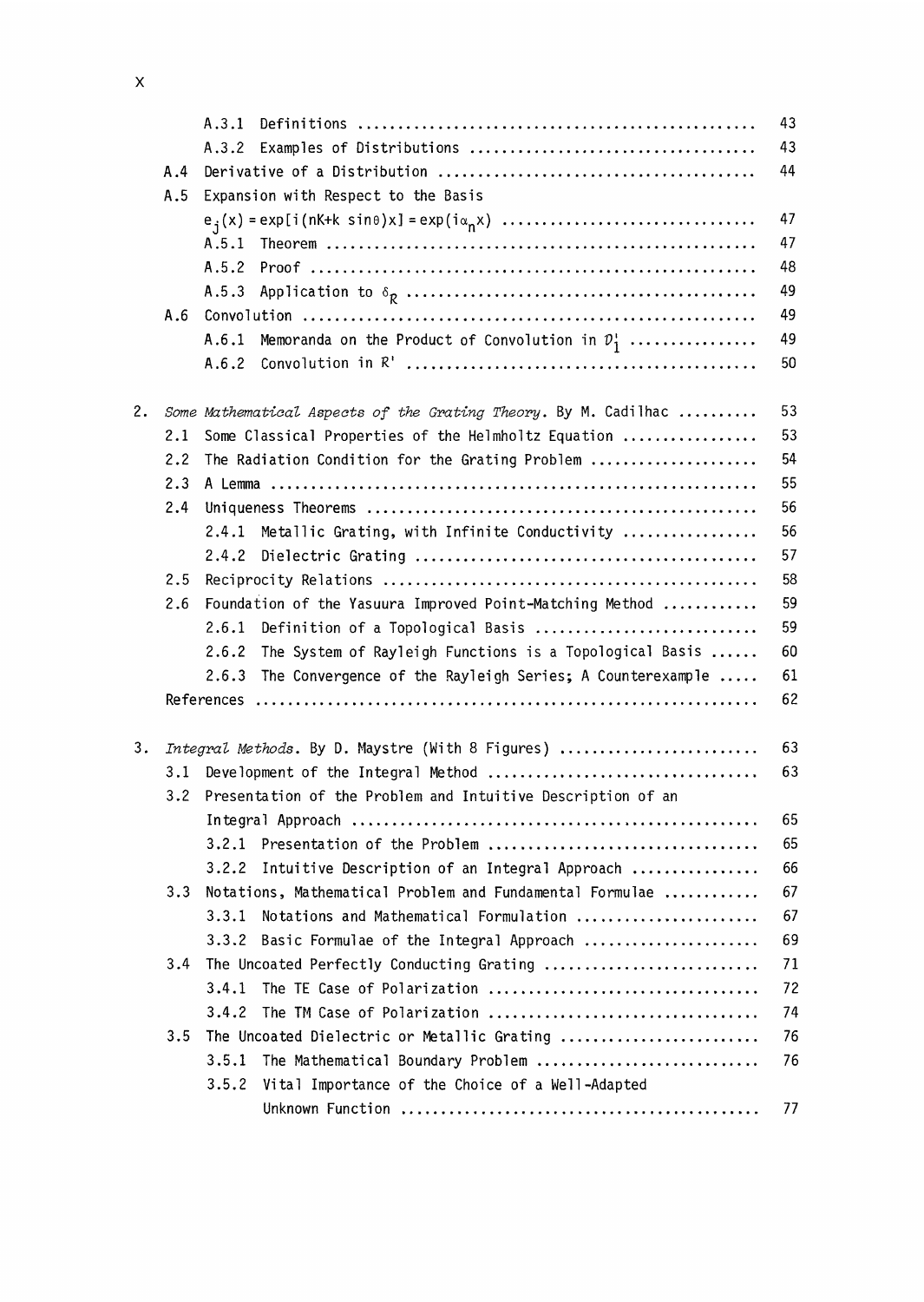|    |     | 3.5.3 | Mathematical Definition of the Unknown Function and       |     |
|----|-----|-------|-----------------------------------------------------------|-----|
|    |     |       | Determination of the Field and Its Normal Derivative      |     |
|    |     |       |                                                           | 77  |
|    |     | 3.5.4 | Expression of the Field in $M_2$ as a Function of $\phi$  | 79  |
|    |     | 3.5.5 |                                                           | 79  |
|    |     | 3.5.6 | Limit of the Equation when the Metal Becomes Perfectly    |     |
|    |     |       |                                                           | 80  |
|    | 3.6 |       |                                                           | 81  |
|    | 3.7 |       | The Grating in Conical Diffraction Mounting               | 85  |
|    | 3.8 |       |                                                           | 89  |
|    |     | 3.8.1 | A Fundamental Preliminary Choice                          | 89  |
|    |     | 3.8.2 |                                                           | 90  |
|    |     | 3.8.3 |                                                           | 93  |
|    |     | 3.8.4 | Particular Difficulty Encountered with Materials of       |     |
|    |     |       |                                                           | 96  |
|    |     | 3.8.5 |                                                           | 98  |
|    |     | 3.8.6 | Precision on the Numerical Results                        | 98  |
|    |     |       |                                                           | 100 |
| 4. |     |       | Differential Methods. By P. Vincent (With 11 Figures)     | 101 |
|    | 4.1 |       |                                                           | 102 |
|    |     | 4.1.1 |                                                           | 102 |
|    |     | 4.1.2 |                                                           | 102 |
|    | 4.2 |       |                                                           | 103 |
|    |     | 4.2.1 | The Reflection and Transmission Matrices                  | 104 |
|    |     | 4.2.2 | The Computation of Transmission and Reflection Matrices   | 105 |
|    |     | 4.2.3 |                                                           | 106 |
|    |     | 4.2.4 | Alternative Matching Procedures for Some Grating Profiles | 108 |
|    |     | 4.2.5 |                                                           | 108 |
|    | 4.3 |       |                                                           | 109 |
|    |     | 4.3.1 |                                                           | 109 |
|    |     | 4.3.2 |                                                           | 110 |
|    |     | 4.3.3 |                                                           | 111 |
|    | 4.4 |       | The General Case (Conical Diffraction Case)               | 111 |
|    |     | 4.4.1 | The Reflection and Transmission Matrices                  | 112 |
|    |     | 4.4.2 |                                                           | 112 |
|    |     | 4.4.3 | Matching with Rayleigh Expansions                         | 114 |
|    |     | 4.4.4 |                                                           | 114 |
|    | 4.5 |       |                                                           | 115 |
|    |     | 4.5.1 |                                                           | 115 |
|    |     | 4.5.2 | Plane Interfaces Between Homogeneous Media                | 116 |
|    |     |       |                                                           |     |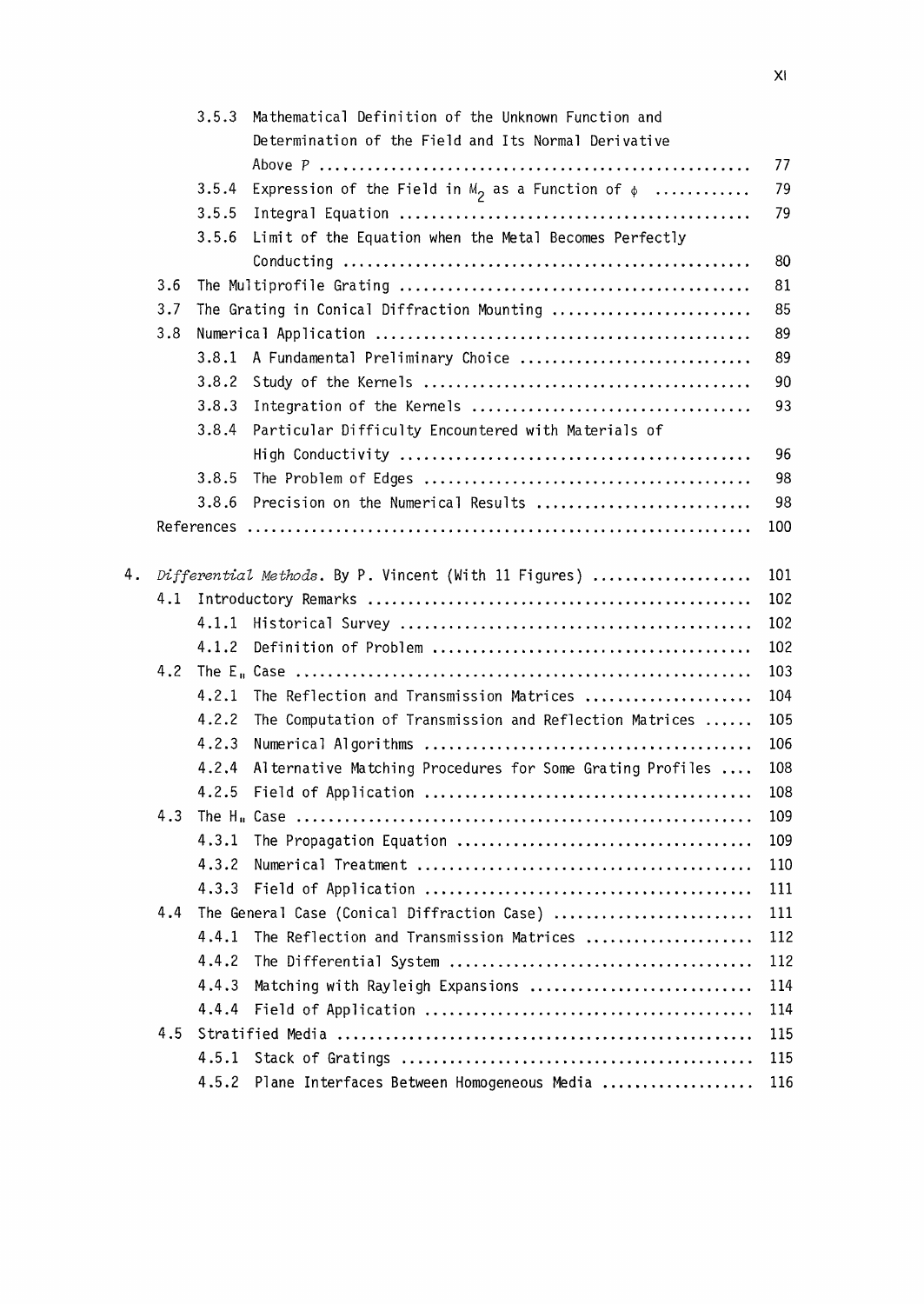|    | Infinitely Conducting Gratings: the Conformal Mapping Method<br>4.6 |       |                                                                                          |            |
|----|---------------------------------------------------------------------|-------|------------------------------------------------------------------------------------------|------------|
|    |                                                                     | 4.6.1 |                                                                                          | 117        |
|    |                                                                     | 4.6.2 | Determination of the Conformal Mapping                                                   | 119        |
|    |                                                                     |       |                                                                                          | 121        |
|    |                                                                     |       |                                                                                          | 121        |
|    |                                                                     |       |                                                                                          |            |
| 5. | The Homogeneous Problem. By M. Nevière (With 25 Figures)            |       |                                                                                          |            |
|    | 5.1                                                                 |       |                                                                                          | 124        |
|    | 5.2                                                                 |       | Plasmon Anomalies of a Metallic Grating                                                  | 126        |
|    |                                                                     |       | 5.2.1 Reflection of a Plane Wave on a Plane Interface                                    | 126        |
|    |                                                                     | 5.2.2 | Reflection of a Plane Wave on a Grating                                                  | 130        |
|    | 5.3                                                                 |       | Anomalies of Dielectric Coated Reflection Gratings Used in                               |            |
|    |                                                                     |       |                                                                                          | 136        |
|    |                                                                     | 5.3.1 | Determination of the Leaky Modes of a Dielectric Slab                                    |            |
|    |                                                                     |       | Bounded by Metal on One of Its Sides                                                     | 137        |
|    |                                                                     | 5.3.2 | Reflection of a Plane Wave on a Dielectric Coated Reflection                             |            |
|    |                                                                     |       | Grating Used in TE Polarization                                                          | 140        |
|    | 5.4                                                                 |       |                                                                                          | 143        |
|    |                                                                     | 5.4.1 | Anomalies of a Dielectric Coated Grating Used in                                         |            |
|    |                                                                     |       |                                                                                          | 143        |
|    |                                                                     | 5.4.2 | Plasmon Anomalies of a Bare Grating Supporting Several                                   |            |
|    |                                                                     |       |                                                                                          | 145        |
|    |                                                                     | 5.4.3 | General Considerations on Anomalies of a Grating Supporting                              |            |
|    |                                                                     |       |                                                                                          | 148        |
|    | 5.5                                                                 | 5.5.1 |                                                                                          | 149        |
|    |                                                                     | 5.5.2 | Description of the Incident Beam                                                         | 150<br>151 |
|    |                                                                     | 5.5.3 | Response of the Structure to a Plane Wave<br>Response of the Structure to a Limited Beam | 153        |
|    |                                                                     | 5.5.4 | Determination of the Coupling Coefficient                                                | 154        |
|    |                                                                     | 5.5.5 | Application to a Limited Incident Beam                                                   | 155        |
|    |                                                                     |       |                                                                                          | 156        |
|    |                                                                     |       |                                                                                          |            |
| 6. |                                                                     |       | Experimental Verifications and Applications of the Theory                                |            |
|    |                                                                     |       | By D. Maystre, M. Nevière and R. Petit (With 105 Figures)                                | 159        |
|    | 6.1                                                                 |       | Experimental Checking of Theoretical Results                                             | 159        |
|    |                                                                     | 6.1.1 |                                                                                          | 159        |
|    |                                                                     | 6.1.2 |                                                                                          | 160        |
|    |                                                                     | 6.1.3 | On the Determination of Groove Geometry and of the                                       |            |
|    |                                                                     |       |                                                                                          | 160        |
|    |                                                                     | 6.1.4 |                                                                                          | 164        |
|    |                                                                     | 6.1.5 |                                                                                          | 165        |
|    |                                                                     | 6.1.6 |                                                                                          | 170        |
|    |                                                                     |       |                                                                                          |            |

 $x_{\text{II}}$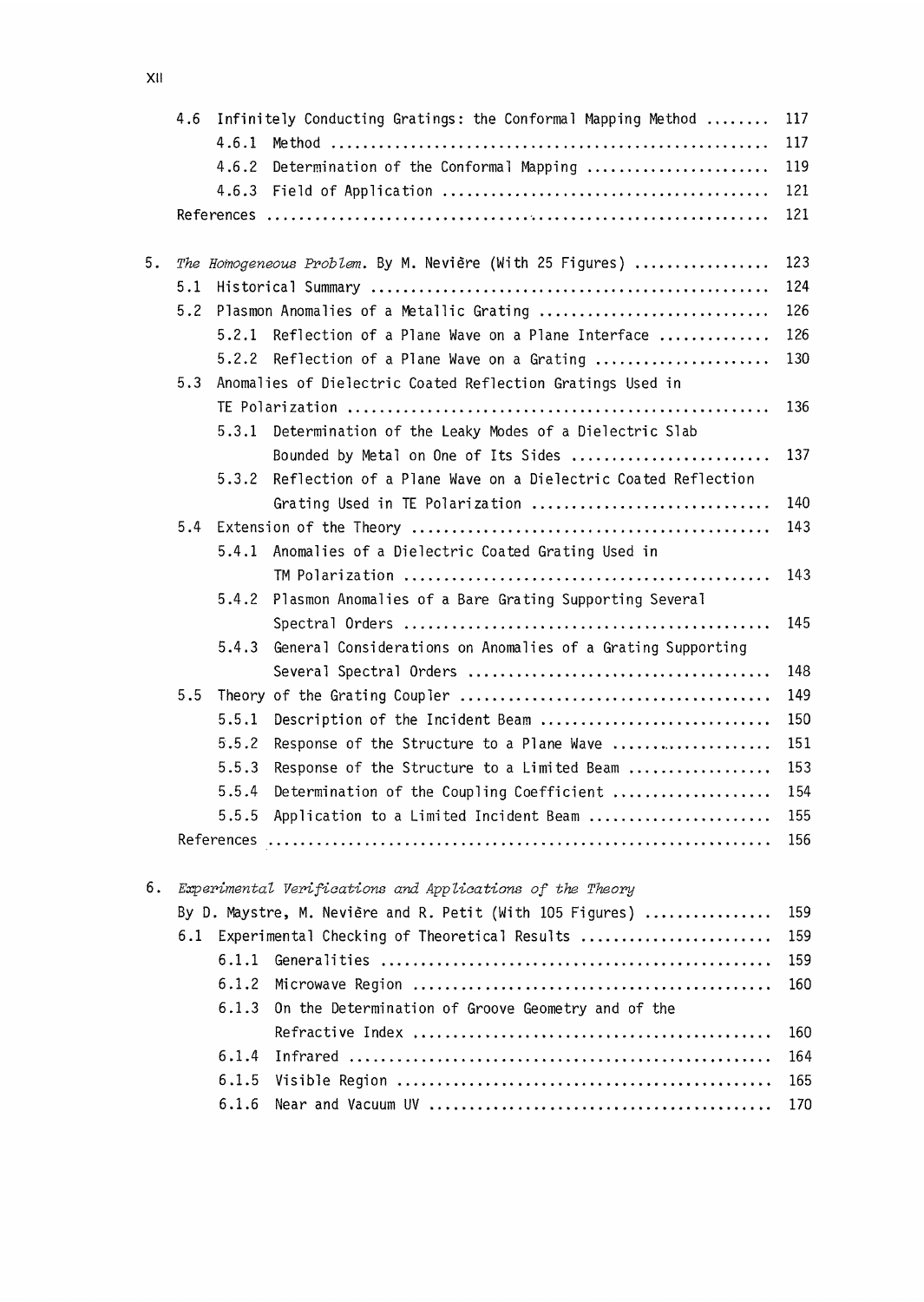|    |     | 6.1.7      |                                                                         | 171 |
|----|-----|------------|-------------------------------------------------------------------------|-----|
|    |     | 6.1.8      |                                                                         | 172 |
|    | 6.2 |            | Systematic Study of the Efficiency of Perfectly Conducting Gratings.    | 173 |
|    |     | 6.2.1      | Systematic Study of Echelette Gratings in -1 Order Littrow              |     |
|    |     |            |                                                                         | 174 |
|    |     | 6.2.2      | An Equivalence Rule Between Ruled, Holographic, and                     |     |
|    |     |            |                                                                         | 181 |
|    |     | 6.2.3      | Systematic Study of the Efficiency of Holographic Gratings              |     |
|    |     |            |                                                                         | 184 |
|    |     | 6.2.4      | Systematic Study of the Efficiency of Symmetrical Lamellar              |     |
|    |     |            | Gratings in -1 Order Littrow Mount                                      | 188 |
|    |     | 6.2.5      | Influence of the Apex Angle                                             | 190 |
|    |     | 6.2.6      | Influence of a Departure from Littrow                                   | 191 |
|    |     | 6.2.7      | Higher Order Use of Gratings                                            | 194 |
|    | 6.3 |            |                                                                         | 198 |
|    |     | 6.3.1      |                                                                         | 198 |
|    |     | 6.3.2      | Typical Efficiency Curves in the Visible Region                         | 201 |
|    |     | 6.3.3      | Influence of Dielectric Overcoatings in Vacuum UV                       | 202 |
|    |     | 6.3.4      | The Use of Gratings in XUV and X-Ray Regions ( $\lambda < 1000$ Å)      | 205 |
|    |     | 6.3.5      | Conical Diffraction Mountings                                           | 209 |
|    | 6.4 |            |                                                                         | 212 |
|    |     | 6.4.1      | Simultaneous Blazing in Both Polarizations                              | 212 |
|    |     | 6.4.2      | Spectrometers with Constant Efficiency                                  | 213 |
|    |     | 6.4.3      |                                                                         | 214 |
|    |     | 6.4.4      | Reflection Grating Polarizer for the Infrared                           | 216 |
|    |     | 6.4.5      | Transmission Gratings as Masks in Photolithography                      | 216 |
|    |     | 6.4.6      | Gratings Used as Beam Sampling Mirrors for High                         |     |
|    |     |            |                                                                         | 218 |
|    |     | 6.4.7      | Gratings as Wavelength Selectors in Tunable Lasers                      | 220 |
|    |     | 6.4.8      | Transmission Dielectric Gratings used as Color Filters                  | 221 |
|    |     |            |                                                                         | 223 |
|    |     | References |                                                                         | 223 |
| 7. |     |            | Theory of Crossed Gratings                                              |     |
|    |     |            | By R.C. McPhedran, G.H. Derrick, and L.C. Botten (With 20 Figures)  227 |     |
|    |     |            |                                                                         | 227 |

| 7.2 The Bigrating Equation and Rayleigh Expansions  228 |
|---------------------------------------------------------|
|                                                         |
| 7.3.1 Grids with Rectangular Apertures  233             |
| 7.3.2 Numerical Tests and Applications  236             |
| 7.3.3 Inductive Grids with Circular Apertures  239      |
|                                                         |